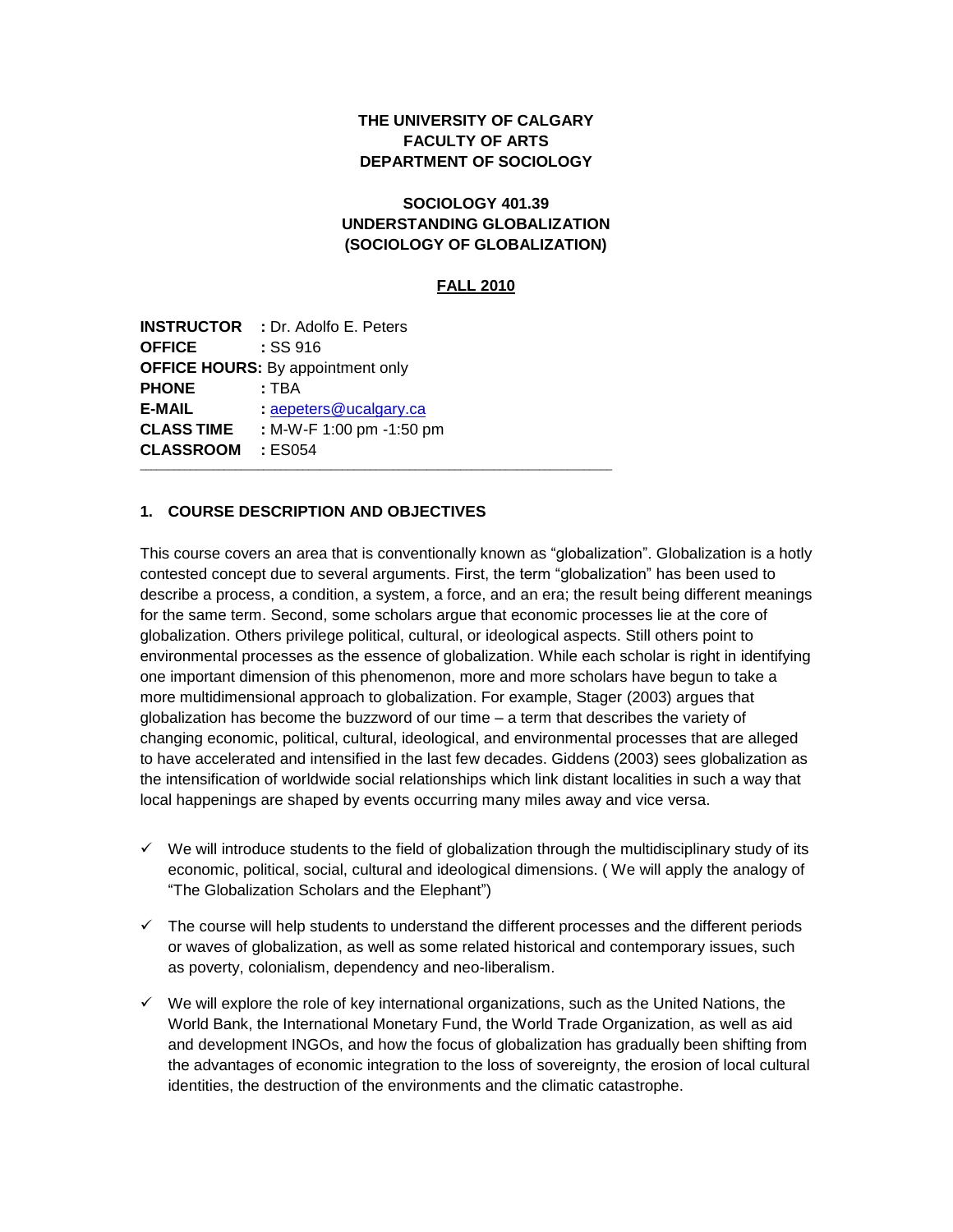$\checkmark$  We will review the pro-globalization and anti-globalization perspectives. Through the help of a specific film we will analyze the impact economic globalization can have on a developing country. The film, investigates the "mechanism of debt" that is destroying local agriculture and industry while substituting sweatshops and cheap imports. The film takes a critical look at the "new world order," from the point of view of citizens, workers, farmers, government and policy officials who see the reality of globalization from the ground up. It also presents the views of IMF top bureaucrats who explain the role of the IMF and other international organizations on the benefits of globalization.

The course is structured within approximately 13 weeks in a very compressed structure. In order to cover effectively all the materials presented, two weekly lecture days (W & F) will be followed by a workshop (M) in which, the issues approached during the lectures, as well as in the assigned readings and other course material, will be further debated through group discussions. Your participation in all lectures and especially in the workshops is important both to your selfimprovement and your partial and final grades.

# **3. TEXTBOOKS AND READINGS**

## **3.1 Required Reading:**

 Hebron Lui & John F. Stack, Jr. 2010 (2011). *Globalization, Edition No.02*. Longman: Pearson Education. (Available at the University Bookstore)

## **3.2 Supplemental Readings:**

 $\checkmark$  Other readings – chapters or excerpts from books, and selected articles - to supplement the topics covered in the main reading and to be discussed in the lectures, will be posted on Blackboard (PDF files) as the term progresses.

## **4. ASSIGNMENTS AND EVALUATION**

This is a highly participatory and "hands on" course. There will be no formal partial or final examinations, instead, you will write a Take-Home Final Paper, complete a Research Project, and write and discuss four reaction papers. The description of each one of the above course evaluation components is as follows:

## **4.1 Take-Home Final Paper**

There will be an individual **Take-Home Final Paper (**10 pages in length plus references). This Paper will count for 30% of your final grade. The guidelines for this final Paper will be posted on Blackboard four weeks before the **due date of December 10, 2010.**

## **4.2 Group Work**

Students will be assigned to working teams (**"triads"**) and will undertake the course work (Research Project, Short Reaction Papers and Workshops) as team members. It is the student's responsibility to organize and equally contribute to all team work. All members of a team are assigned a team grade except in situations where individual team members have not contribute equally to the research efforts in which case the instructor will evaluate the individual student's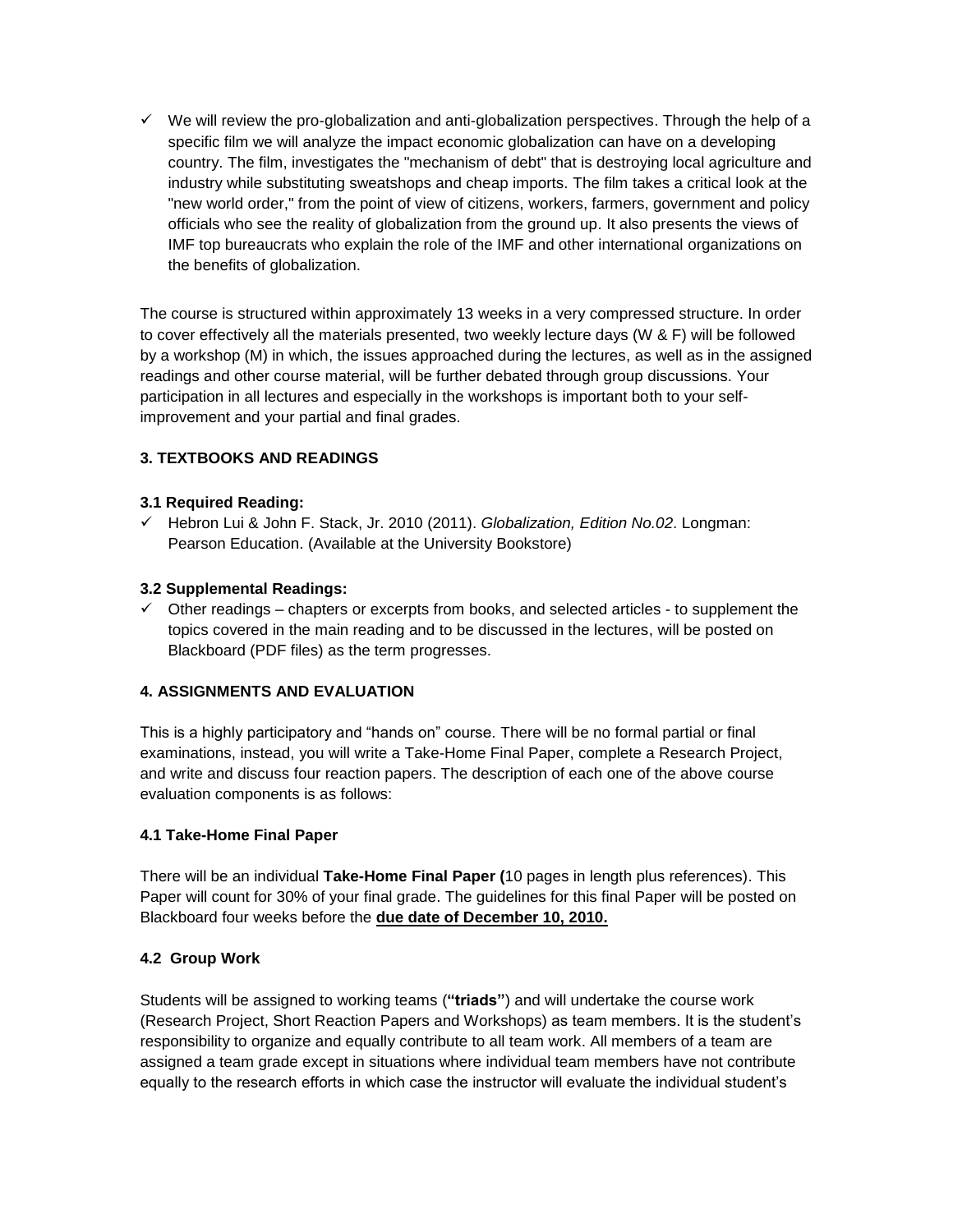work. It will be at the instructor's discretion to attend to situations (and possible penalties) where some team members are not fully attending to their team responsibilities.

## **4.2.1 Research Project**

One group Research Project (Poster & Essay - 10 pages in length plus references) will be assigned around week three; you (your team) will have four weeks to complete this assignment (**due on October 25, 2010**). This Research Project will count for 30% of the course grade (20% Poster and Essay and 10% oral defense and presentation in class on **October 25 & 27**). Details regarding the subject (s) and methodology for the Research Project will be discussed as the term progresses.

## **4.2.2 Short Reaction Papers**

There will be FOUR short reaction papers (five pages in length plus references) throughout the term (**due on weeks 2, 4, 8 &10 – Mondays**). These short reaction papers will have to be completed in teams and presented in class during the workshops. A specific question/issue will be posted on blackboard one week prior to the due date (weeks 1, 3, 7 & 9). Each short reaction paper will count for 10% of the total grade.

## **5. COMPOSITION OF FINAL GRADE**

| <b>Component</b>                            | Due Date         | Weight<br>(%) |
|---------------------------------------------|------------------|---------------|
| Take-Home Final<br>Paper                    | December 10      | 30            |
| 4 group short reaction<br>papers (10% each) | Weeks 2,4,8 & 10 | 40            |
| Group Research<br>Project                   | October 25       | 20            |
| Oral defense of<br>Research Project         | October 25 & 27  | 10            |
| TOTAL                                       |                  | 100           |

## **NOTES:**

- $\checkmark$  Students must complete all components of this course to receive a passing grade.
- $\checkmark$  It is the student's responsibility to keep a copy of each submitted assignment.
- $\checkmark$  All assignments will be assessed at least partly on writing skills. Writing skills include not only surface correctness (grammar, punctuation, sentence structure, etc) but also general clarity and organization. All assignments must be properly documented (ASA Format).

## **6. SCHEDULE OF LECTURES**

## **Section One: Understanding Globalization**

## **Section Two: Demystifying Globalization**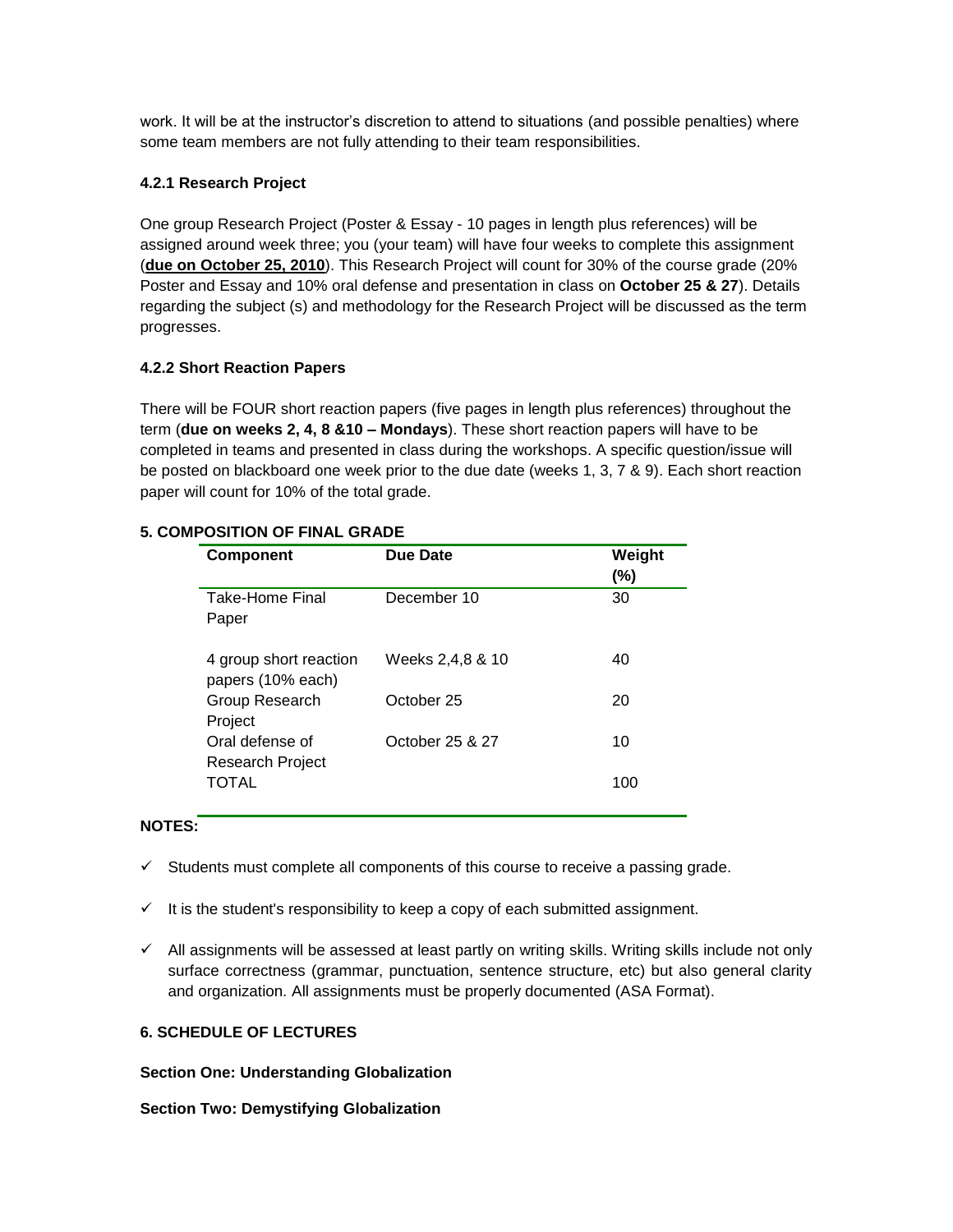**Section Three: The Many Waves of globalization**

**Section Four: The Economic Dimension of Globalization**

**Section Five: Globalization and Its Discontents**

**Section Six: The Political Dimension of Globalization** (**Guest Lecture)**

**Section Seven:The Cultural Dimension of Globalization**

**Section Eight: Globalization and the Environment**

**Section Nine: Globalization for All?**

**NOTE:** A detailed schedule of lectures and description of the contents of each section, weekly readings and course assignments will be posted on Blackboard.

During the majority of class days (Wednesdays and Fridays), lectures will be presented on topics that complement the readings assigned on those days. Questions or issues for the Short-Reaction Papers will be derived from the assigned readings, lectures, films, material from workshops and guest lectures. Students are responsible for reading the assigned readings whether or not the topics are fully covered in lectures. I will endeavour to have a summary of my lecture notes (Power Point slides) posted on Blackboard once a week – Saturdays. Please do not ask me to post lectures notes in advance, logistically this is not feasible.

#### **7. GRADING SYSTEM**

Grades are entered as raw scores (percentages) into the grading system. Your final letter grade is computed based on the weighted sum of your raw scores. The following grading system will be used in this course:

| Category               | <b>Letter Grade</b> | Percentage |
|------------------------|---------------------|------------|
| Outstanding            | $A+$                | 95%-100%   |
| Excellent, superior    | A                   | 90%-94%    |
| performance            | A-                  | 85%-89%    |
| Good, above average    | $B+$                | 80%-84%    |
| performance            | B                   | 76%-79%    |
|                        | <b>B-</b>           | 72%-75%    |
| Satisfactory, basic    | $C+$                | 67%-71%    |
| understanding          | С                   | 63%-66%    |
|                        | $C -$               | 59%-62%    |
| Minimal pass, marginal | D+                  | 54%-58%    |
| performance            | D                   | 50%-53%    |
| Fail, unsatisfactory   | F                   | 0%-49%     |
| performance            |                     |            |

## **NOTES:**

 **The grades for a course component may be scaled to maintain equity among sections and to conform to departmental norms.**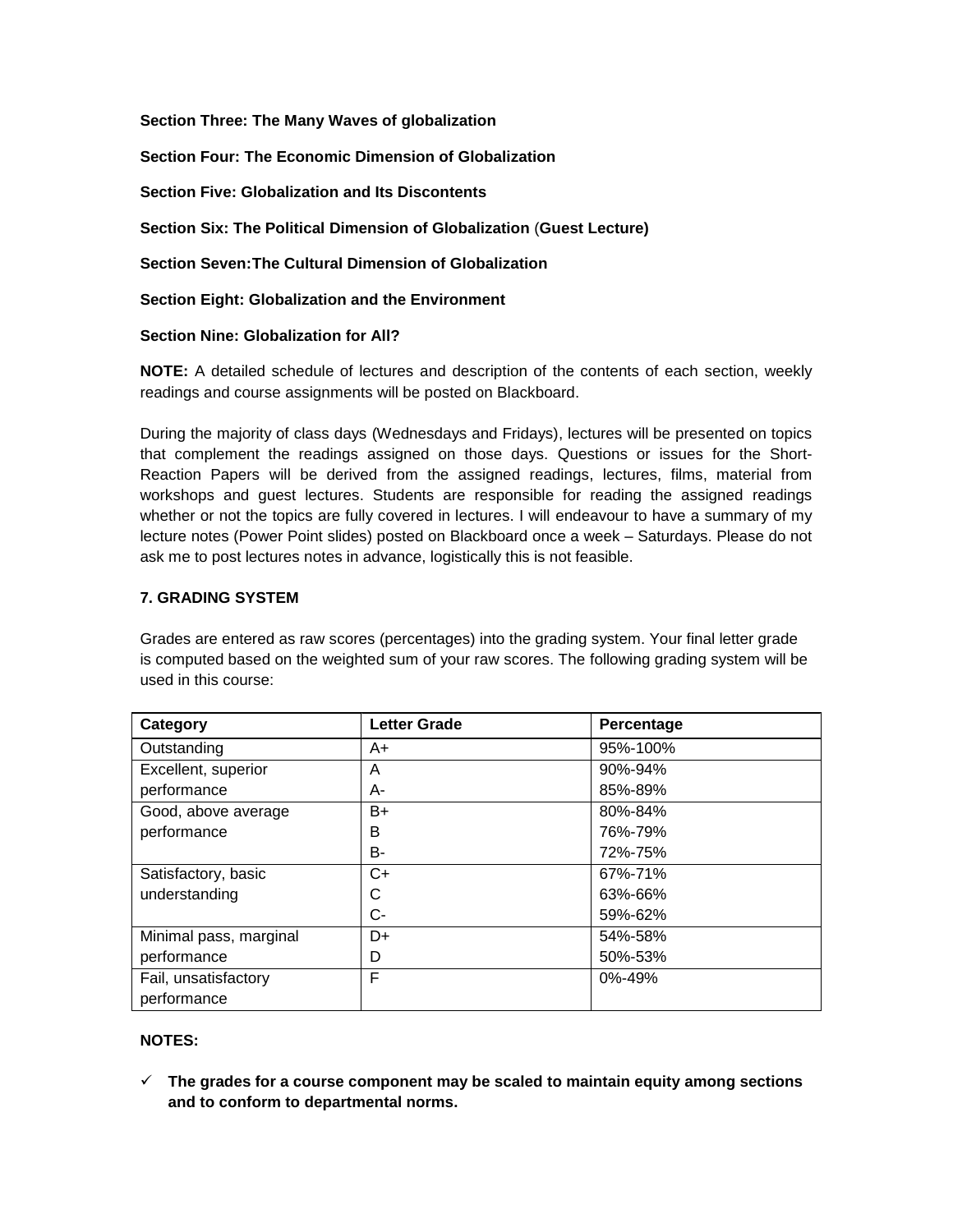$\checkmark$  Final grades will not be posted by the Sociology Department. They will be available on your Student Centre after they have been reviewed and approved by the Head of Department.

## **8. ADDITIONAL INFORMATION**

#### **8.1 Academic Accommodation:**

 $\checkmark$  Students with a disability may provide the instructor with an academic accommodation no later than fourteen (14) days after the first day of class. It is the student's responsibility to register with the Disability Resource Centre and to request academic accommodation, if required.

#### **8.2 Assignments and Workshop Policies**:

- $\checkmark$  You must provide advance notice to the instructor if you are unable to complete or hand in your assignments, or to participate in the workshops. All requests for deferral of a Paper, Research Project , Take-Home Final Paper or absence to a workshop due to health reasons must be accompanied by written documentation as outlined in the University Calendar and should be obtained while the student has the physical or emotional problem rather than after recovery. Deferred assignments or absences to workshops may be allowed in the following circumstances: illness, domestic affliction or religious conviction. If you have missed an assignment or not attended a workshop for a legitimate reason, you will be able to complete a make-up assignment as close to the original due date as possible.
- $\checkmark$  Travel arrangements and misreading of the syllabus are not valid reasons for requesting a deferred assignment or absence to a workshop. Deferred assignments and permissions will not be granted if it is determined that just cause is not shown by the student.
- $\checkmark$  Please note that requests to defer a final term work (Take-Home Final Paper) past the end of a term go through the Undergraduate Programs Office (UPO) and must be processed by the deadlines that are established in the U of C Calendar. You can find the forms you need online: *Deferred Term Work Form*: http://www.ucalgary.ca/registrar/files/registrar/defTW.pdf
- $\checkmark$  When students are unable to submit papers at class, they should make arrangements to hand in their papers directly to the instructor rather than at the Sociology Department main office.

**8.3 Policy for Late Assignments**: Please be fully aware of the following policies regarding late completion of course assignments:

- Due dates for all assignments are **not negotiable.**
- $\checkmark$  Assignments must be handed in to the Instructor on the date they are due. Assignments will not be accepted electronically under any circumstance.
- $\checkmark$  Research Project (Poster & Essay) and Take-Home Final Paper submitted after the deadline will be penalized with the **loss of 5 points** for each day late.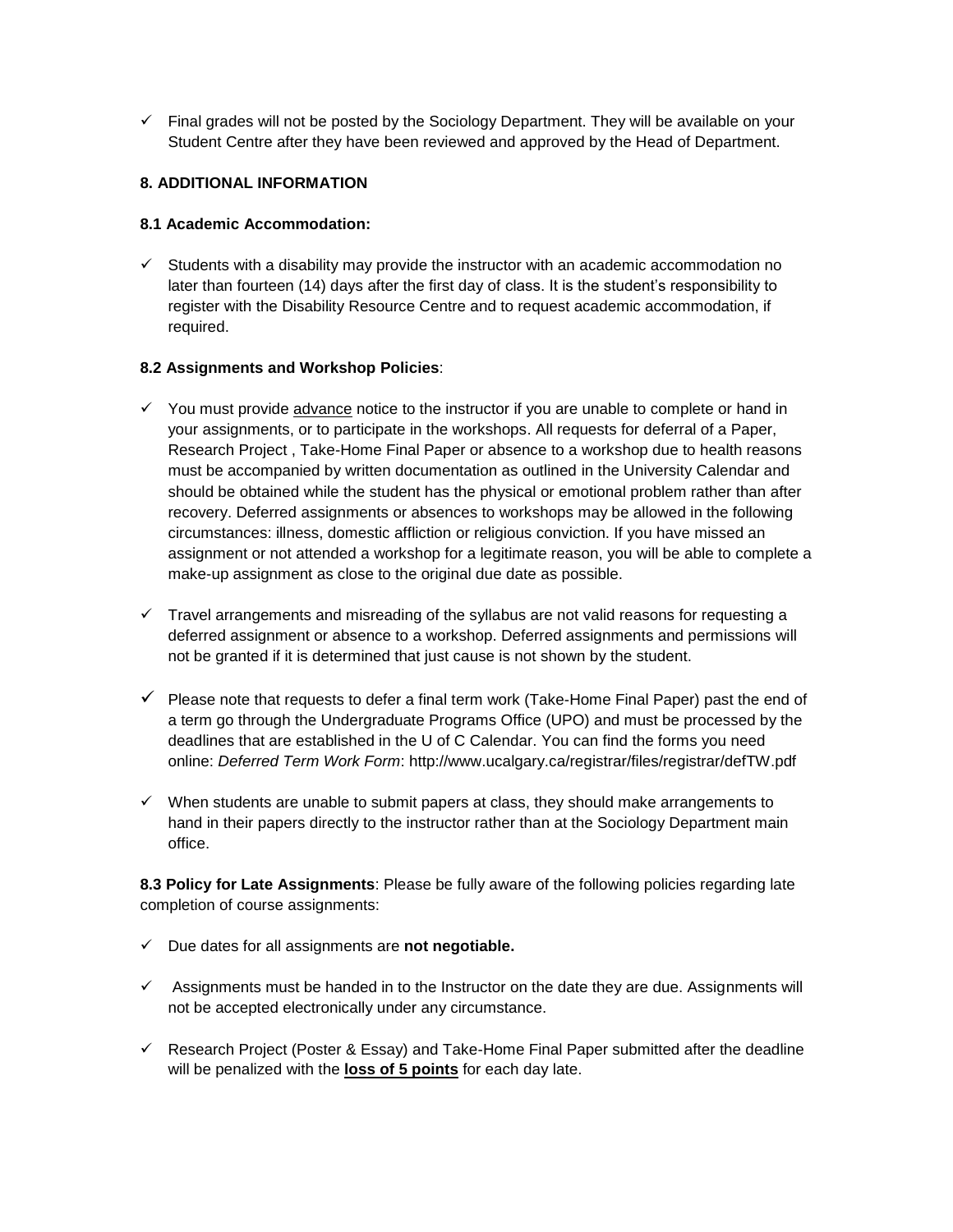- $\checkmark$  Students who fail to make the in-class presentation of their Research Project (Poster & Essay) will automatically lose the 10% assigned to this part of the total evaluation.
- Short-Reaction Papers submitted after the deadline will be penalized with the **loss of 3 points** for each day late.

## **8.4 Ethics Research**

Whenever you perform research with human participants (i.e. surveys, interviews, observation) as part of your university studies, you are responsible for following university research ethics guidelines. Your instructor must review and approve of your research plans and supervise your research. For more information about your research ethics responsibilities, see the University of Calgary Research Ethics site:<http://www.ucalgary.ca/research/compliance/ethics/info/undergrad/>

## **8.5 Academic Misconduct**

Cheating is regarded as a serious academic offense. Students are advised to consult the University Calendar, which presents a Statement of Intellectual Honesty and definitions and penalties associated with cheating, and other academic misconduct.

## **8.6 Plagiarism**

Using any source whatsoever without clearly documenting it is a serious academic offense. Consequences include failure on the assignment, failure in the course and possibly suspension or expulsion from the university.

You must document not only direct quotations but also paraphrases and ideas where they appear in your text. A reference list at the end is insufficient by itself. Readers must be able to tell exactly where your words and ideas end and other people's words and ideas begin. This includes assignments submitted in non-traditional formats such as Web pages or visual media, and material taken from such sources.

# **8.7 The Freedom of Information and Protection of Privacy (FOIP)**

**FOIP** legislation disallows the practice of having students retrieve assignments from a public place, e.g., outside an instructor's office or the Department main office. Term assignments must be returned to students individually, during class, or during the instructor's office hours; if a student is unable to pick up her/his assignment, she/he may provide the instructor with a stamped, self-addressed envelope to be used for the return of the assignment. Otherwise final papers will only be available for pick-up during the instructor's office hours at the end of this term or the beginning of the next term.

## **9. OTHER IMPORTANT NOTES**

 $\checkmark$  The instructor reserves the right to introduce changes to the course outline and to the schedule of readings as the term progresses. All changes will be announced in class and/or posted on Blackboard.